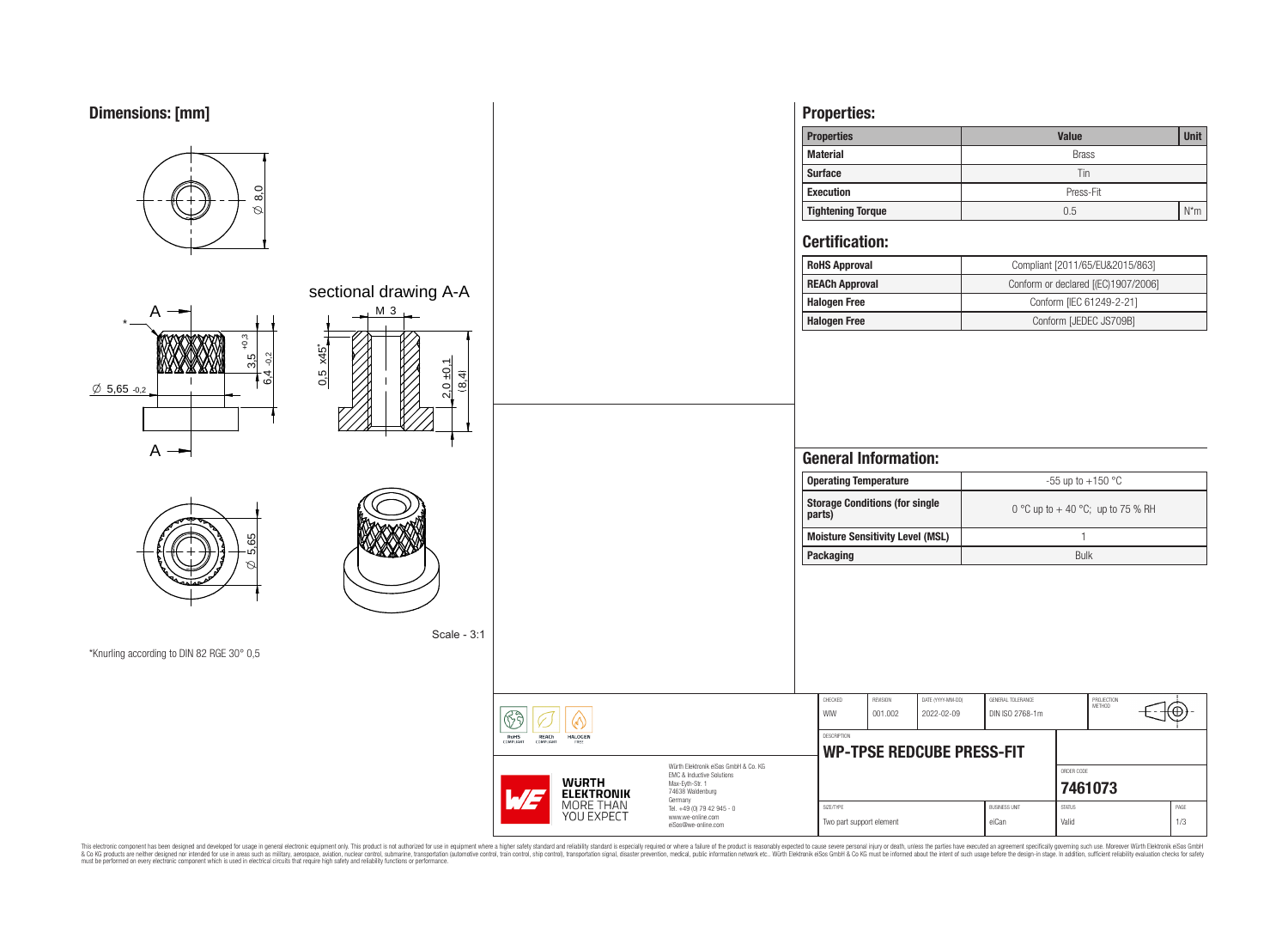# **Cautions and Warnings:**

# **The following conditions apply to all goods within the product series of REDCUBE Press-Fit of Würth Elektronik eiSos GmbH & Co. KG:**

### **General:**

- This electromechanical component was designed and manufactured for use in general electronic equipment.
- Würth Elektronik must be asked for written approval (following the PPAP procedure) before incorporating the components into any equipment in fields such as military, aerospace, aviation, nuclear control, submarine, transportation (automotive control, train control, ship control), transportation signal, disaster prevention, medical, public information network, etc. where higher safety and reliability are especially required and/or if there is the possibility of direct damage or human injury.
- Electromechanical components that will be used in safety-critical or high-reliability applications, should be pre-evaluated by the customer.
- The component is designed and manufactured to be used within the datasheet specified values. If the usage and operation conditions specified in the datasheet are not met, the component may be damaged or dissolved.
- Do not drop or impact the components, the component may be damaged.
- The responsibility for the applicability of the customer specific products and use in a particular customer design is always within the authority of the customer.
- Würth Elektronik products are qualified according to international standards. Würth Elektronik does not warrant any customer qualified product characteristics beyond Würth Elektroniks' specifications, for its validity and sustainability over time.

### **Product Specific:**

### **Press-Fit Technology:**

Follow all instructions in the datasheet, especially:

- Drill-hole specifications.
- Wave and reflow soldering is not applicable.
- During press-fit process, PCB should be supported by matrix against bending.
- Chip formation due to material displacement is permitted.

### **Storage Conditions:**

- Products shall be used within the period of 12 months based on the day of shipment.
- Do not expose the components to direct sunlight.
- The storage conditions in the original packaging are defined according to DIN EN 61760-2.
- The storage conditions stated in the original packaging apply to the storage time and not to the transportation time of the components.

### **Packaging:**

• The packaging specifications apply only to purchase orders comprising whole packaging units. If the ordered quantity exceeds or is lower than the specified packaging unit, packaging in accordance with the packaging specifications cannot be ensured.

### **Handling:**

- The maximum permissible torques must be complied with to prevent mechanical destruction. REDCUBE Press-Fit right angled versions have to be fixed and hold in position when the screw is tightened. Otherwise the PCB can be damaged.
- Blind hole thread: the dimension of the thread length in the drawing (page 1) defines the minimum screw-in depth of a screw.
- External thread: the dimension of the shaft length in the drawing (page 1) includes the thread run-out. The usable thread length is defined by DIN 76-1:2016-08 (Table 1, a1).

These cautions and warnings comply with the state of the scientific and technical knowledge and are believed to be accurate and reliable. However, no responsibility is assumed for inaccuracies or incompleteness.

| H<br>RoHS<br>REACh<br><b>HALOGEN</b><br>COMPLIANT<br>FREE<br><b>COMPLIANT</b> |                                                                                                                                                                                               | CHECKED<br>WIW                                         | <b>REVISION</b><br>001.002 | DATE (YYYY-MM-DD)<br>2022-02-09 | GENERAL TOLERANCE<br>DIN ISO 2768-1m |                        | PROJECTION<br><b>METHOD</b> |  | ι€          |
|-------------------------------------------------------------------------------|-----------------------------------------------------------------------------------------------------------------------------------------------------------------------------------------------|--------------------------------------------------------|----------------------------|---------------------------------|--------------------------------------|------------------------|-----------------------------|--|-------------|
|                                                                               |                                                                                                                                                                                               | <b>DESCRIPTION</b><br><b>WP-TPSE REDCUBE PRESS-FIT</b> |                            |                                 |                                      |                        |                             |  |             |
| <b>WURTH</b><br>AT <sub>3</sub><br><b>ELEKTRONIK</b>                          | Würth Elektronik eiSos GmbH & Co. KG<br>FMC & Inductive Solutions<br>Max-Eyth-Str. 1<br>74638 Waldenburg<br>Germany<br>Tel. +49 (0) 79 42 945 - 0<br>www.we-online.com<br>eiSos@we-online.com |                                                        |                            |                                 |                                      |                        | ORDER CODE<br>7461073       |  |             |
| MORE THAN<br>YOU EXPECT                                                       |                                                                                                                                                                                               | SIZE/TYPE<br>Two part support element                  |                            |                                 | <b>BUSINESS UNIT</b><br>eiCan        | <b>STATUS</b><br>Valid |                             |  | PAGE<br>2/3 |

This electronic component has been designed and developed for usage in general electronic equipment only. This product is not authorized for use in equipment where a higher safety standard and reliability standard si espec & Ook product a label and the membed of the seasuch as marked and as which such a membed and the such assume that income in the seasuch and the simulation and the such assume that include to the such a membed and the such